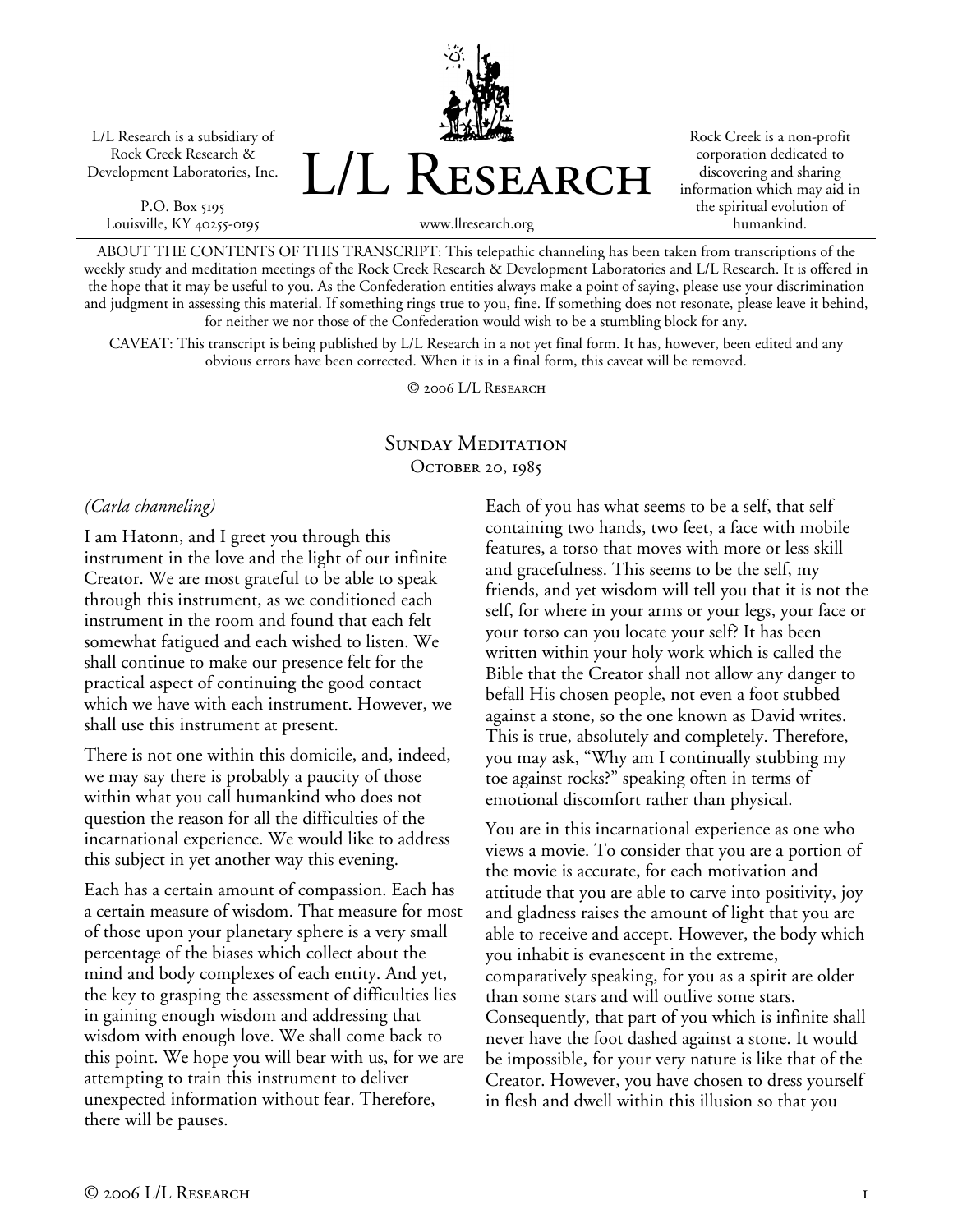may experience a large number of seeming difficulties.

This brings us back to compassion, or love and wisdom. If the beginning of love is the acceptance of the self, the beginning of wisdom is freedom from fear, for what can happen to you? Should you be killed? That would not be astonishing, for each body shall die. Should you be hungry or cold? These things occur. What is your reaction to them? Should you fall into disharmony with a relationship with another? This frequently occurs. What is the reason for the discomfort this causes?

Difficulties, my friends, are what they seem in the illusion, and it is your challenge within the illusion to deal with as much love as possible with each difficulty. So you learn the lessons of love. So you see, in part, through an illusion. So, finally, you have no need any longer for this illusion.

We would pause at this time and work with each instrument, if each instrument wishes to receive conditioning. I am Hatonn.

## *(Pause)*

I am again with this instrument, and we thank each for the privilege of sharing the vibration and love while we work with the conditioning. We do not mean to seem coldhearted or unhelpful about the difficulties which you face. We find in this instrument's mind fear due to upcoming surgery. We find in each mind some fear, the fear of pain, of dying, of losing a beloved relationship, of growing older. Many fears other than these are held, and yet to enumerate all those fears would not be any more helpful than to mention just a few. However, there is a measure of wisdom in each. We ask you to reach for it, and as difficulties, fears, doubts, worries overcome you, find that measure of wisdom that says, "The beginning of wisdom is freedom from fear."

Where can you go? You are in the creation. What if you are suddenly in a negative creation? No matter, my friends, for all does become One, so our teachers tell us. And then once again you are free to serve the Creator and turn again homeward to the heart of the creation, to become One, indeed, with the one great original Thought. Where is fear in a creation that has an absolute certainty of turning homeward in every seeming second that ticks by? Indeed, it would be most helpful in your incarnational experience if

you can give praise to the Creator of your difficulties, and thereby remove your center of attention onto higher ground, shall we say, for you are able to see that each fear, each difficulty, and each doubt is a challenge, is a force, shall we say, against which each entity now has the opportunity to push in order to carve ever deeper the attitudes of thanksgiving, joy and love.

This does not mean that you become blind to what is occurring about you. It means only that you see what seems to be and you deal appropriately with that which seems to be within the context of the illusion, while maintaining your center, your focus of attention upon the love, the beauty, and the truth inherent in each moment. Rejoice in your difficulties, just as a servant may rejoice that he may serve his master, for your higher self designed and planned carefully that you might not waste a moment of time. Rest is given to the weary. There are calm stretches in incarnational experiences and these are healing times. And then once again will come the challenge. Use that challenge to polarize more and more effectively towards the love that is inherent in all of creation

We would now leave this instrument, for we find that this instrument, too, is fatigued, and shall yield the floor to our brothers and sisters of Latwii. We thank you for calling us to speak. We realize that some of what we say must of necessity repeat itself. But it is important to grasp the basics of living a growing spiritual evolution rather than living a static existence, spiritually speaking.

It is important that you remember and use the very first things we teach first, that is, meditation to center the mind upon love, to gentle the spirit, to put in order that which is disordered, to heal that which is wounded. And it is equally important that you move from meditation into your daily illusion, retaining the sense of no fear and the sense of your own worth. These are the beginnings, my friends. You may build from them, but without them you shall find your spiritual evolution to be comparatively slow. We are those of Hatonn. We leave you in the love, the light, and the balance of the infinite Creator. Adonai, my friends. Farewell. Farewell.

# *(Jim channeling)*

I am Latwii, and we greet you, my friends, in the love and the light of our infinite Creator. We thank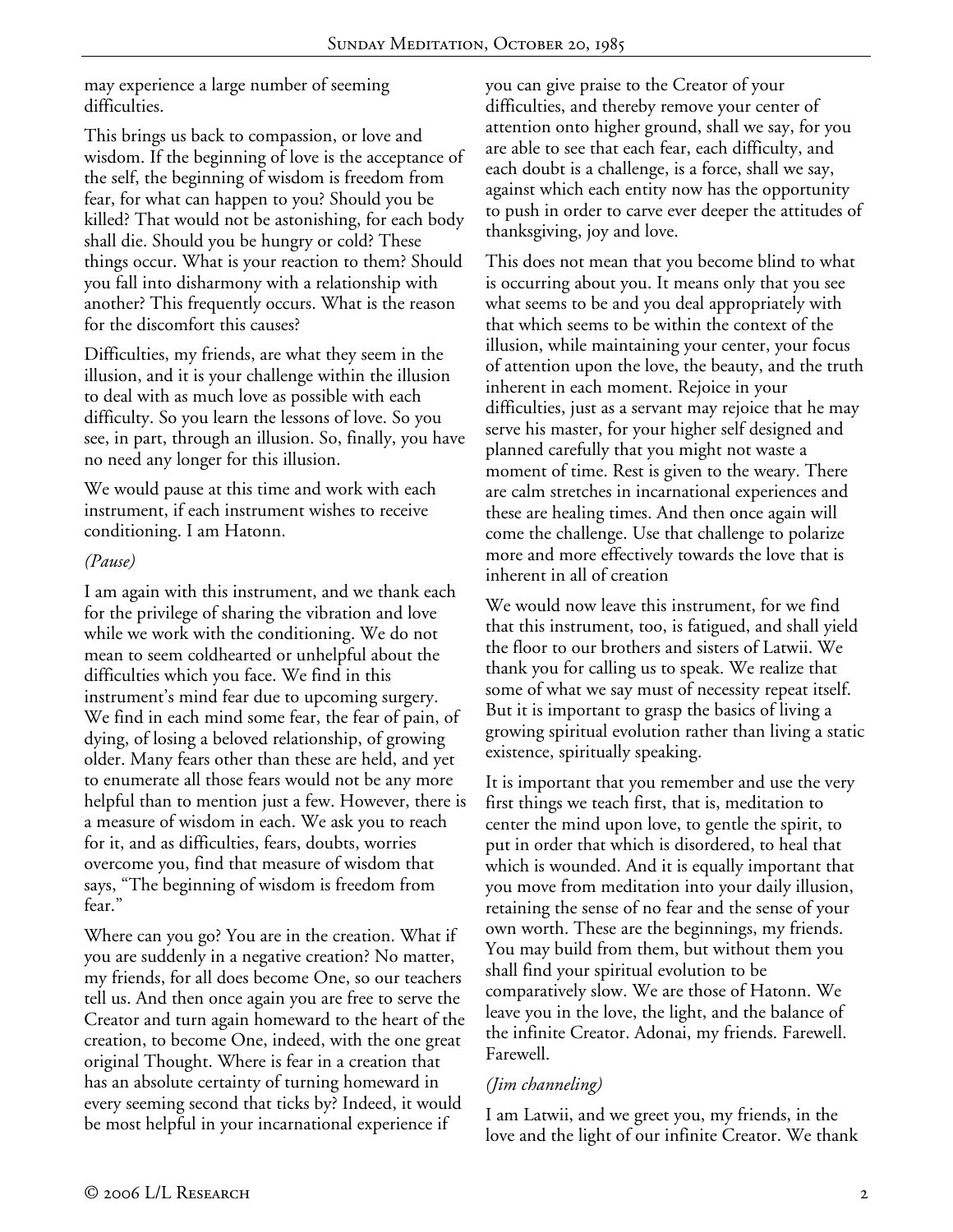you also for asking our presence this evening. We are eager to begin with any question which might be available. May we ask for the first query?

**Carla:** I have one. There is a disease which is called AIDS. I wonder if you could comment on what the disease is caused by in the emotional sphere, why it hits certain segments of the population, or any other comment that you wish to make about this disease or disease in general.

I am Latwii, and am aware of your query, my sister. There are many facets to the query; we shall attempt to speak to the heart. There are various diseases, as you call them, at this time which are becoming more prevalent within various segments of your population. The disease that you have called AIDS is one which aids the, shall we say, entities so suffering or within the potential population of sufferers, in focusing their attentions and their affections upon a smaller and smaller circle of intimate friends, so that the ultimate goal is the paired relationship in which the evolutionary process may have its most full and efficient sway, shall we say.

It is, as you know, but a short time as you measure these things before the end of this great cycle of evolution upon your planet. The time, then, is short for those incarnate upon your planet to polarize in a fashion sufficient for the graduation. Therefore, there are many more, shall we say, training aids available for the acceleration of this process, the time being short. Diseases are one such method of focusing the attention upon a symbol of a generally shared difficulty.

Within the majority of your population at this time there is the continued exercise of the mated relationship and the mirroring effect that this relationship provides to each. There are, however, various minorities or subcultures within your larger culture which have not so focused the mated relationship, and have therefore not been able to bring to bear those lessons and services that lie latent within. Therefore, the disease called AIDS has reminded many within this community that there is not only greater safety of the incarnation within the mated relationship but there is also to the far-seeing eye a greater ability to complete the preincarnational plans for the lessons and services that will allow for the graduation.

May we answer further, my sister?

**Carla:** Yes, indeed. It seems like a gross infringement on free will, for one thing. The other thing is, how in the world can an AIDS sufferer learn about a mated relationship? It's over half the time a killer. The victim is not around long enough to retrain the mind and accomplish the mirroring effect of the mated relationship.

I am Latwii, and am aware of your query, my sister. To the first part. It is not correct that such diseases [are] foisted upon a certain segment of the culture, shall we say. These entities themselves have planned, with the aid of the higher self—if you will continue to excuse our continuous puns—that there shall be certain, shall we say, optional plans brought into existence when the need arises.

Now to the second portion of the query. One who has a definite, it would seem, length of life remaining, knowing that it shall die, as you call it, after this portion of time, knows that all succeeding actions shall carry more weight, for it does not usually wish to waste the opportunities that are remaining. Therefore, such an entity will view each relationship in which it partakes as that which is most treasured, and can in a very short portion of time learn that which was avoided or ignored in the previous portion of the incarnation.

May we answer further, my sister?

**Carla:** Well, just in one thing, and this has me puzzled, too. Heterosexual people have recently started getting herpes, which really encourages a mated relationship or the nunnery, one or the other, yet it's not a killer. Is the Creator somehow biased against homosexuals?

I am Latwii, and, my sister, we remind you that the Creator dwells within all portions of Its one creation. Therefore, those actions and energies set forth within any portion of the creation are those actions and energies that are considered by that portion of the creation to be appropriate for the goal of the eventual learning of love, to the sufficient degree that the graduation may be achieved. The severity of various diseases, therefore, is dependent upon the choices made upon the subconscious level with the subcultures thusly affected. It is to such entities that the honor and the duty of making such choices must remain.

May we answer further, my sister?

**Carla:** No, thank you.